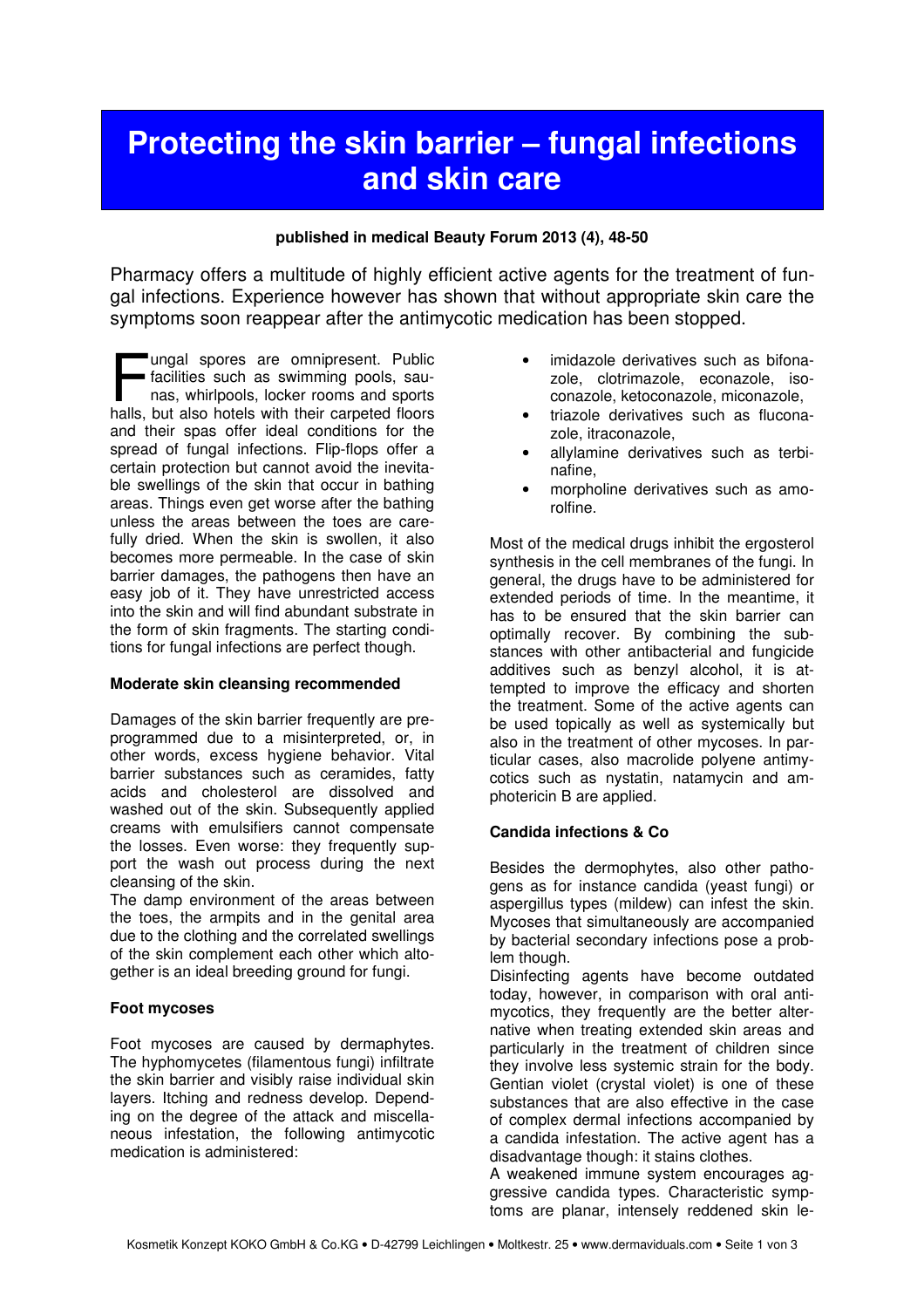sions that for instance develop on the inner surface of the thighs.

This specific type of fungi infections often involve the problem that the pathogen cannot be identified without long-term fungus cultures. Frequently the infection is accompanied by additional symptoms. This even can lead to the fact that in the case of secondary infections the fungus infection is overlooked. Infections with candida albicans are called candidoses and also develop on the mucous membranes in the mouth ("thrush") and in the vagina.

# Nail fungus

A particularly embarrassing variant is nail fungus. In this case, dermophytes infiltrate the bed of the nail and cause a complete destruction of the nail. Due to its particular features, the treatment of nail fungus is very complicated and the symptoms also are a visible cosmetic problem. The therapy either is systemic which actually takes quite some time, or alternatively consists of removing the damaged nail with a 40% urea solution within a week in order to start a topical treatment.

The external application of antimycotic, water soluble enamels (about 8% ciclopirox or amorolfine) only can be recommended for minor damages and also takes its time. Before the individual treatments, it is significant to file the nail or respectively treat it with a cutter to ensure an optimal penetration of the enamel solution. Sometimes topical and systemic preparations (terbafine, fluconazole, itraconazole) are simultaneously administered.

The efficacy of alternative laser treatments is controversially discussed among experts. During this kind of treatment, the infected areas are heated up to 60°C in order to denaturize the fungus proteins; although at least 80°C are required in order to kill the persistent fungus spores.

# **Dandruff**

Scaling of the scalp frequently is caused by Malassezia yeast fungi. The fungi subsist on the superficial lipid substances discharged from the sebaceous glands and release the fatty acids. Hence the infection frequently is based on a seborrhoe. The sweat glands additionally provide a damp environment. In case that the scalp skin barrier also is disturbed by combing, itching and frequent hair washing with aggressive tensides, the infection will continue to spread. The medical treatment includes shampoos, lotions or creams that, besides the above mentioned antimycotics, can contain derivatives of 2-pyridone such as ciclopirox, pirocton olamine, pyrithione and

keratolytic active agents such as salicylic acid and urea or sebum suppressive substances. In terms of a preventive cosmetic care, the following suggestions can be beneficial:

- Reduce the application of aggressive shampoos - if possible (!). It already often improves the seborrhoeic condition. The tenseness and irritations of the scalp will decrease.
- Wear a carefree, short hairstyle.
- Apply cosmetic active agents on a non-greasy liposomal or nanoparticular base with the following components: urea (anti-itching), linoleic acid (anti-inflammatory; substrate for ceramide I) in the form of phosphatidylcholine (carrier), vitamin A derivatives (skin recovery) and D-panthenol (skin recovery).
- Cosmetic creams based on derma membrane structure can improve the barrier function. Prerequisite here is a very short haircut though.

# Pityriasis versicolor

Related with dandruff are the symptoms of pityriasis versicolor. It also is an issue of superficial infections developing on the sebumrich skin areas of the body. It is caused by malassezia yeast fungi that belong to the natural skin flora of the human body. The treatment of the scaling and slightly raised areas is similar to the methods described for dandruff, among others also with selenium disulfide containing cleansing agents. The infected areas turn brighter after sun exposure since the melanin production is reduced in these parts. Vice versa, the areas appear slightly darker on pale skin. Frequently affected are young people with a particularly pronounced sebum production.

# Vaginal mycoses

If the acidic milieu (pH 4 up to 4.4) of the vagina is disturbed, candida infections can develop. These infections frequently appear during pregnancy. The fungus can be transferred to the newly born child during birth and then often develops in the form of thrush (see above). Similar to pregnancies, also estrogens and contraceptive drugs encourage this type of infections since they modify the vaginal milieu on the one hand; but also because of the estrogen receptors of the fungi.

Just like other fungus infections, also vaginal mycoses will appear in the context of a medication with immune suppressive drugs, antibiotics and glucocorticoids. They are treated with